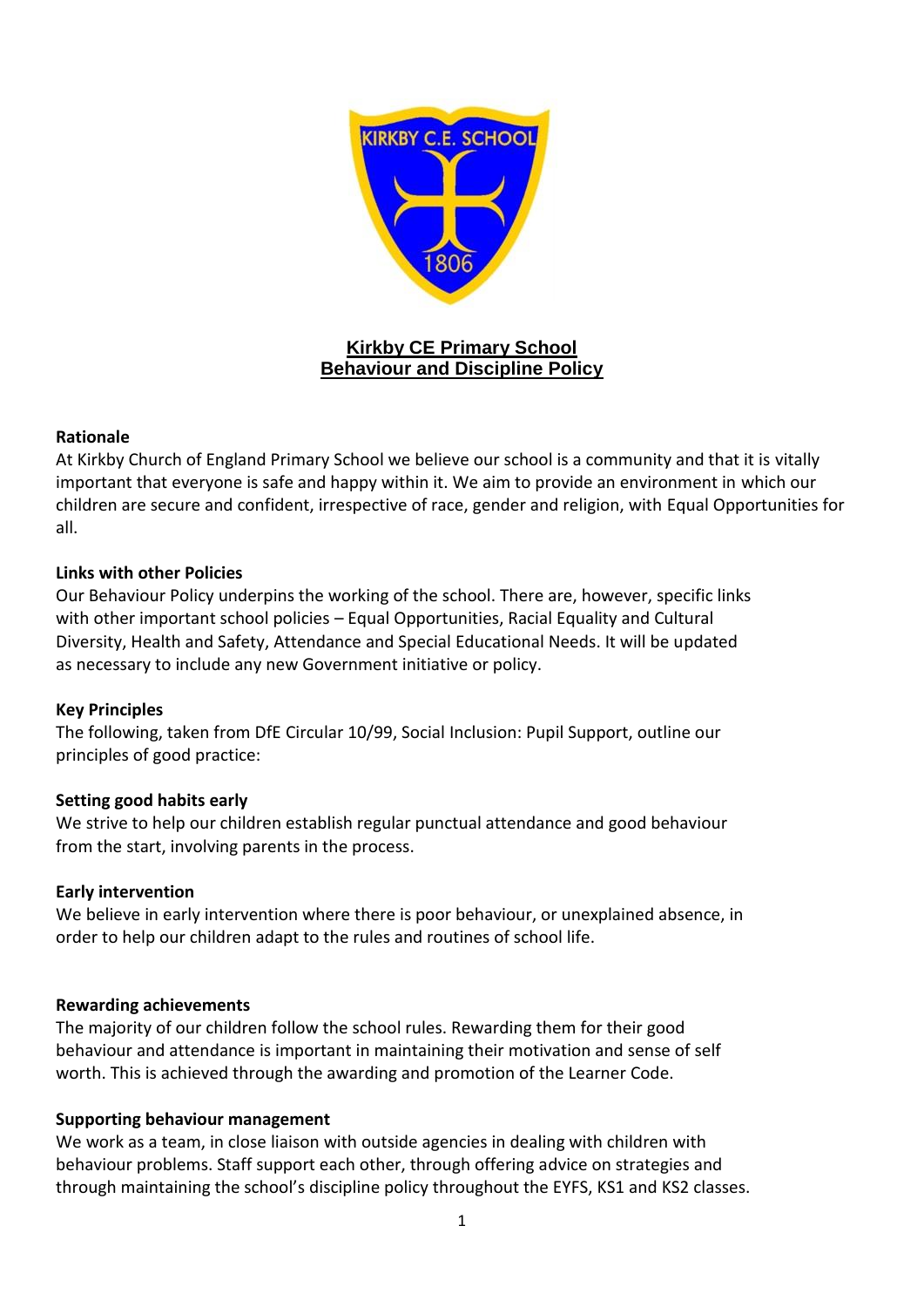We will also refer to outside agencies (Fire Service, Police) to support issues that arise in school.

## **Working with parents**

If we are to be successful in supporting a child to improve his/her behaviour, we have to work in partnership with parents. This is only effective if both parties communicate on a regular basis, keeping each other informed of any issues. Where possible any communication will be face to face to promote positive relationships.

## **Involving pupils**

We encourage our children to be responsible for their actions and to play a part in setting themselves targets for improving their behaviour. This will be constantly highlighted through discussion, assemblies and curriculum activities.

# **Commitment to equal opportunities**

We are committed to equality of opportunity for all our children, irrespective of religion race, gender, disability or sexual orientation. The effectiveness of our policy is monitored by a governing body subcommittee and any issues dealt with immediately.

## **Identifying underlying causes**

We work closely with parents and outside agencies in identifying any underlying causes for a child's behaviour difficulties.

# *Through the success of our behaviour policy we aim to:*

- Create a calm, purposeful, safe and happy learning environment.
- Foster positive, caring attitudes towards everyone, where achievements at all levels are acknowledged and valued.
- Encourage each child to take responsibility for his/her own behaviour, leading to increasing independence and self-discipline.
- Create a consistent approach to behaviour management throughout the school, celebrating and praising acceptable behaviour and enforcing firm boundaries for unacceptable behaviour (Learner Code).
- Work in partnership with parents in dealing with any behavioural issues.
- Encourage respect for individuals.
- Lead by example in the way that we treat each other and the children in our care.

# *In order to achieve these aims:*

# **All staff should:**

- Follow the hierarchy of rewards and sanctions.
- Make children aware of appropriate behaviour in all situations.
- Be aware of all children's behaviour in class and around school, dealing with every incident appropriately, giving mutual support to colleagues.
- Work in partnership with parents in dealing with any behavioural issue.
- Inform parents of the target and perpetrator, **as soon as possible**, that an incident has occurred and that it has been dealt with/will be dealt with.
- Act as a role model for desired behaviour, treating all adults and children with respect.
- Focus on good behaviour and positive reinforcement to raise self-esteem, giving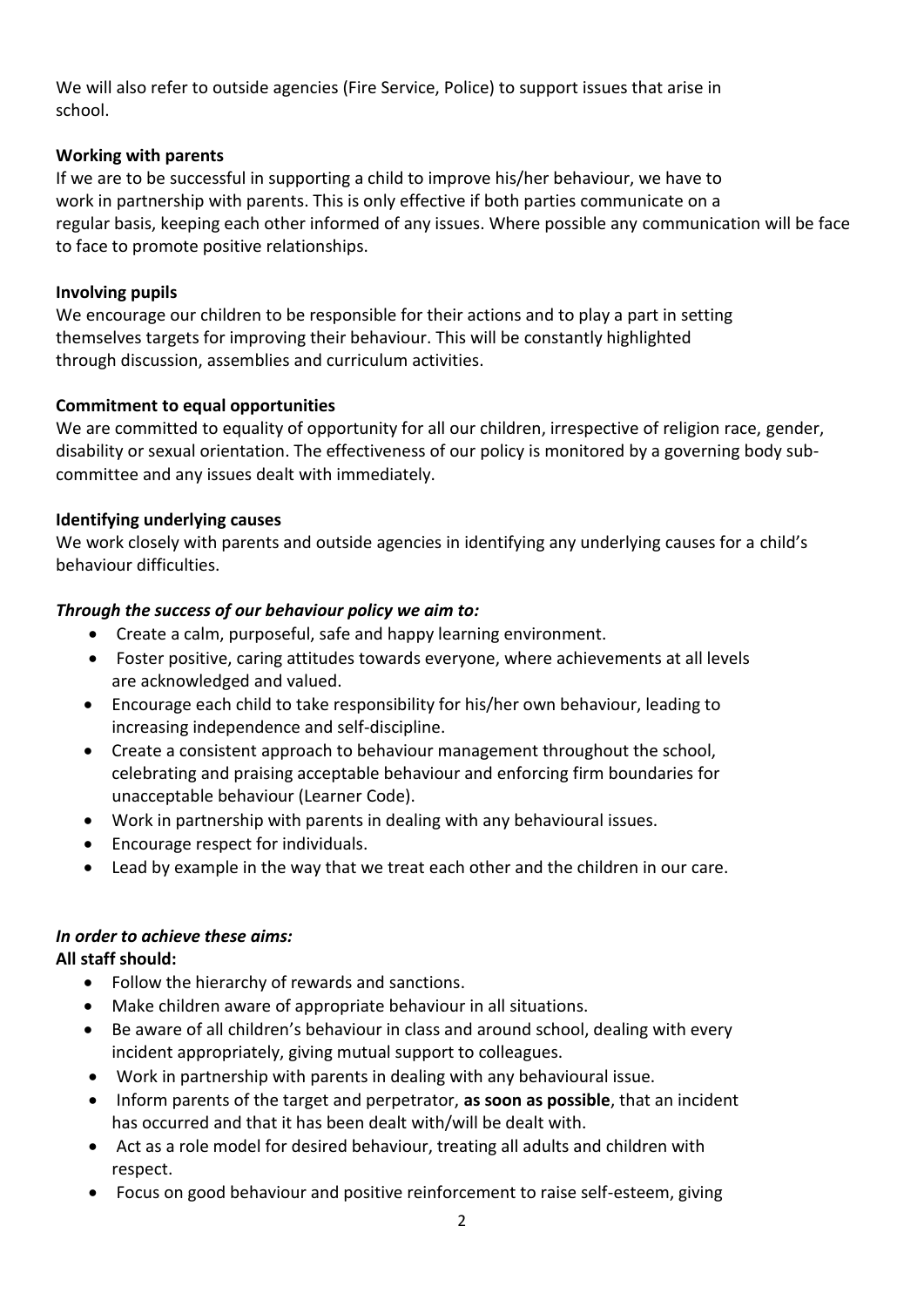praise for good behaviour and achievements and trying to 'catch the children being good'.

- Display the Kirkby CE Learner Code clearly and mention it frequently.
- Be punctual in collecting classes.
- Ensure children are never left unattended.
- Create a calm working atmosphere in the classroom, with access to resources and with well-established routines for clearing up, collecting equipment, changing activities etc.
- Ensure that each child has work appropriate to his/her level of ability.
- Deal with problems calmly and without shouting (unless a pupil is in danger of hurting themselves or others).
- Be as consistent and fair as possible in the use of rules and sanctions, taking into account each individual child's needs.
- Work closely with senior leaders and outside agencies, implementing advice and strategies in dealing with a child with behavioural difficulties.
- Remind children that they are representatives of the school when they are on their way to and from school and on school visits.

### **Pupils should:**

- Follow the Learner Code.
- Co-operate readily with all school staff.

#### **Parents should:**

- Support the school's hierarchy of rewards and sanctions (Kirkby CE Learner Code)
- Help the children understand the rules and the need for them in an ordered society.
- Work in partnership with the school to promote high standards of behaviour at all times.
- Ensure their child attends school regularly/punctually and notify the school of reasons for absence.

### **Rewards for Appropriate Behaviour**

The majority of our children behave well and are a credit to themselves, their parents and the school. We believe in rewarding them for following the Learner Code and freedoms/privileges:

The following details the hierarchy of rewards available to the children for following the Learners' Code (all do not need to be followed):

- verbal praise; body language (smile, thumbs-up, nod) specific to the child. *Remember – overt praise can embarrass some children.*
- Learner Status awards
- Star of the week assembly
- Praise notes home
- Parent/teacher reviews– end of year reports recognising good behaviour and attitude to school.

### **Sanctions for Inappropriate Behaviour**

The following points detail the hierarchy of sanctions available to the children who are unable to follow the school rules: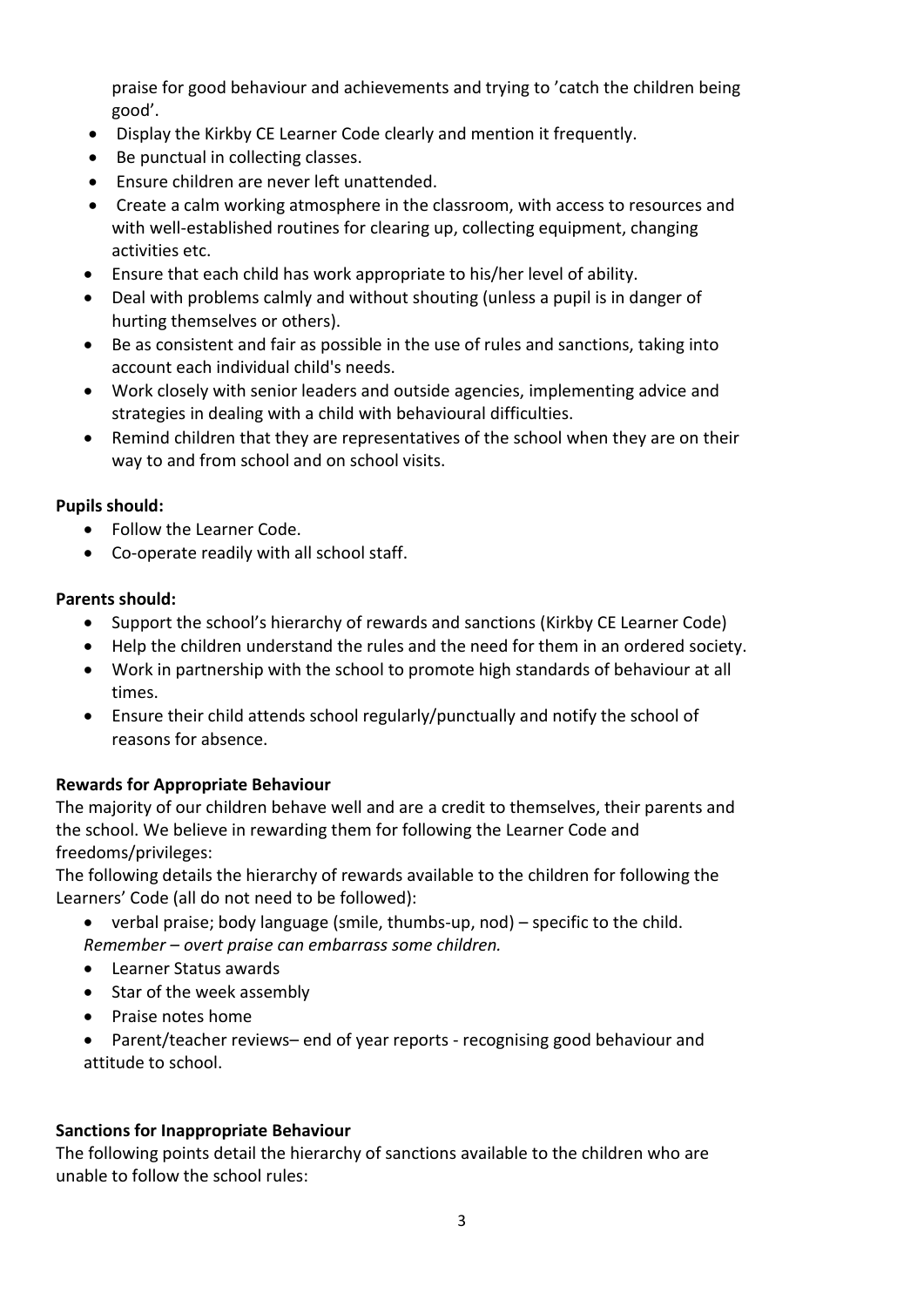- 1. For the **first display** of non-LEARNER behaviour: A verbal reminder that your behaviour is breaking a rule.
- 2. For continuing to break a rule you will be given a FINAL warning.
- 3. For continued displays of non "LEARNER" behaviour you will be asked to leave class and work in another class.
- 4. If there is no improvement in behaviour on your return to class you and you will receive a break or lunchtime detention and Mrs Kenny/Miss Hindmarsh informed.
- 5. For continued incidents or more serious incidents such as refusing to comply, swearing or other verbal abuse, damaging property, bullying, or physical violence you will receive lunchtime **detentions** and be removed from class for a fixed term.
- 6. For continued serious incidents such as stealing, vandalism, violence, racism, extreme violence, refusing to do as asked or bullying, you will be given break and lunchtime detentions and your parents informed. You will also be on daily report.
- 7. If there is no improvement or the incident is extremely serious you may receive a fixed term exclusion.
- 8. Permanent Exclusion

# **Strategies to Support Inclusion**

We have a range of support mechanisms to help the inclusion of pupils with emotional/behavioural difficulties and enable their access to the Curriculum and wider school life. These strategies are over and above the strategies that are used for the majority of pupils.

- Play leaders promote good social skills, resolving conflicts and playing with 'lonely' pupils
- Playgrounds are to provide for a range of personalities and interests
- Activities are provided and encouraged to engage and motivate 'groups' of pupils including indoor provision at lunchtimes and playground equipment specific to each key stage
- Learning Mentor work with groups of vulnerable children and offers sessions to pupils who are 'at risk' of poor behaviour and not following the LEARNER code of the school
- Close liaison with Early Help Services who support pupil through:
- Observing pupils and advising on new teaching strategies Supporting IBPs Play therapy Circle time Anger management strategies Class profiles - looking at a child's behaviour in relation to the rest of the class Team building Drop-in advice sessions with staff Educational Psychologist referral Pastoral Support Plan – an improvement plan to support children at risk of exclusion Regular meetings with parents Referral to CAMHS (Child and Adolescent Mental Health Service) Individual Behaviour Contracts Circle of Friends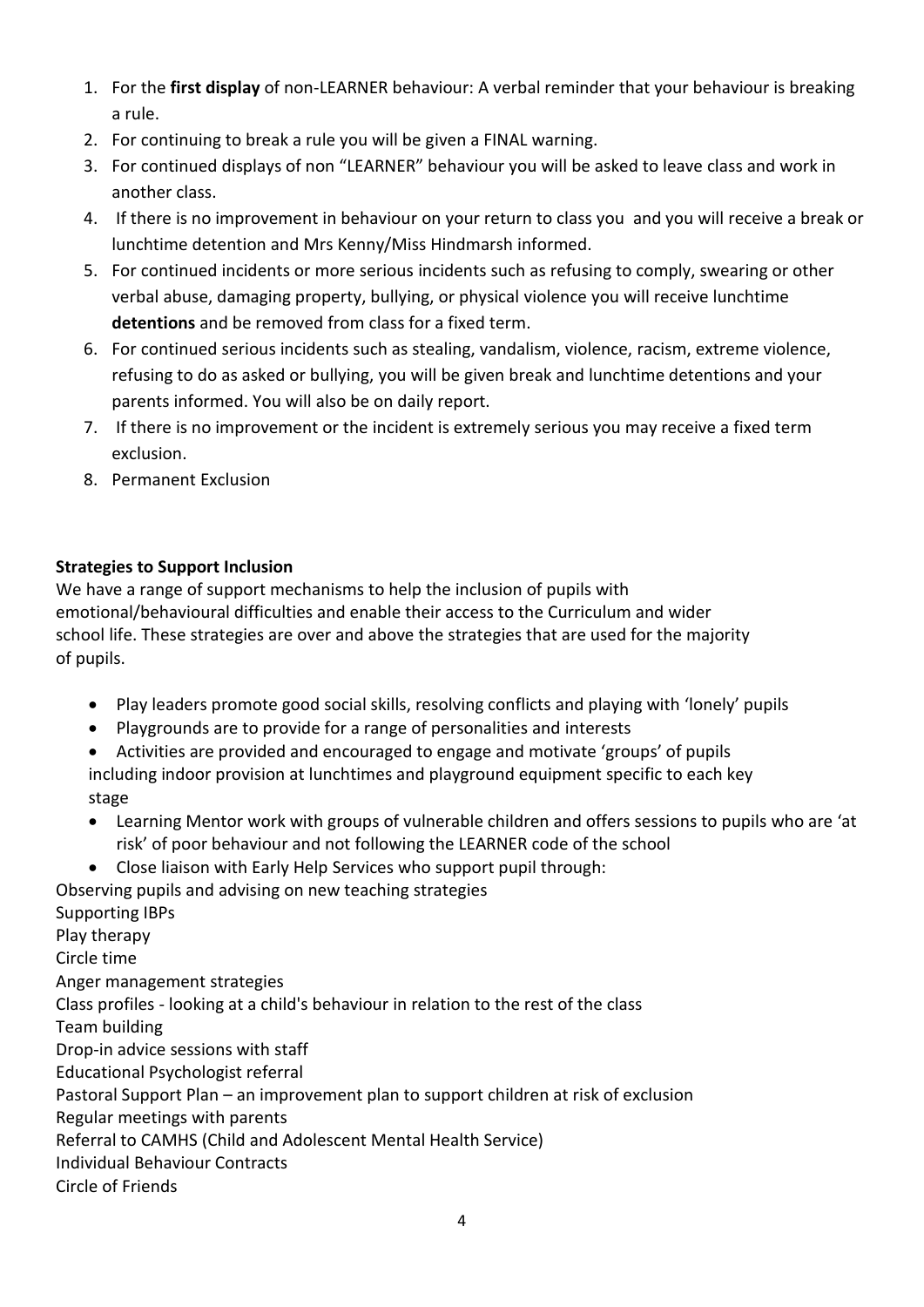CLLP Referral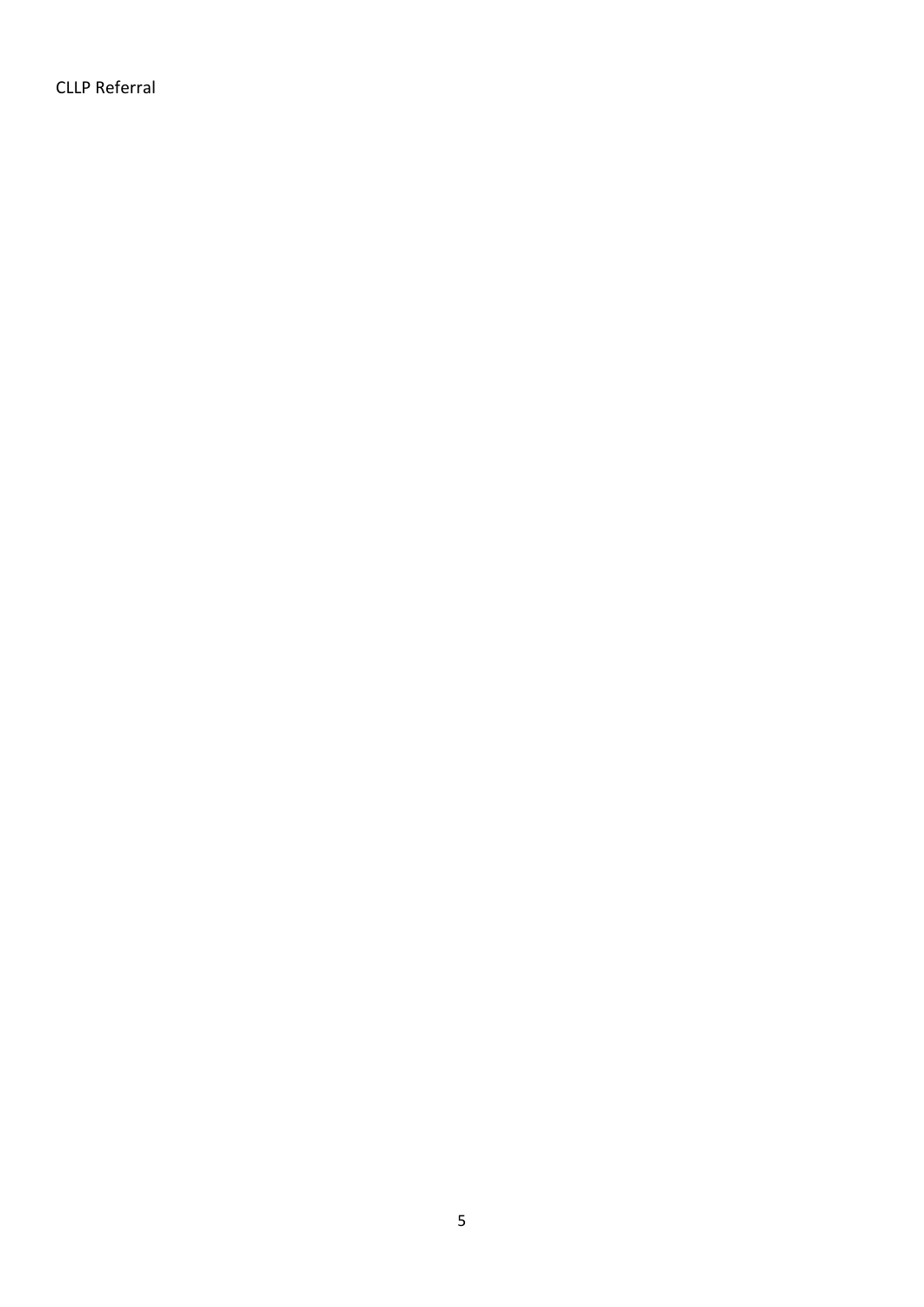# **Kirkby CE Learners' Code**

**Listen Effort** 

- I will be a good listener
- I will look at the person speaking and listen carefully to others.
- I will try my best.
- I will have a "can do" attitude towards my school work
- I will help my friends.
- I will know my targets and work hard on them.
- I will take pride in my learning.

Respect

**Achieve** 

**Neat** 

**Enjoy** 

**Ready** 

- I will have kind hands, feet and words.
- I will say please and thank you.
- I will respect difference.
- I will move between rooms and playground sensibly.
- I will wear my correct school uniform.
- I will work neatly.

6

- I will enjoy my learning and take pride in my work.
- I will tell someone if I'm not happy.
- I will be in school, on time.
- I will make healthy lifestyle choices.
- I will bring my PE kit and reading book
- I will complete homework on time.